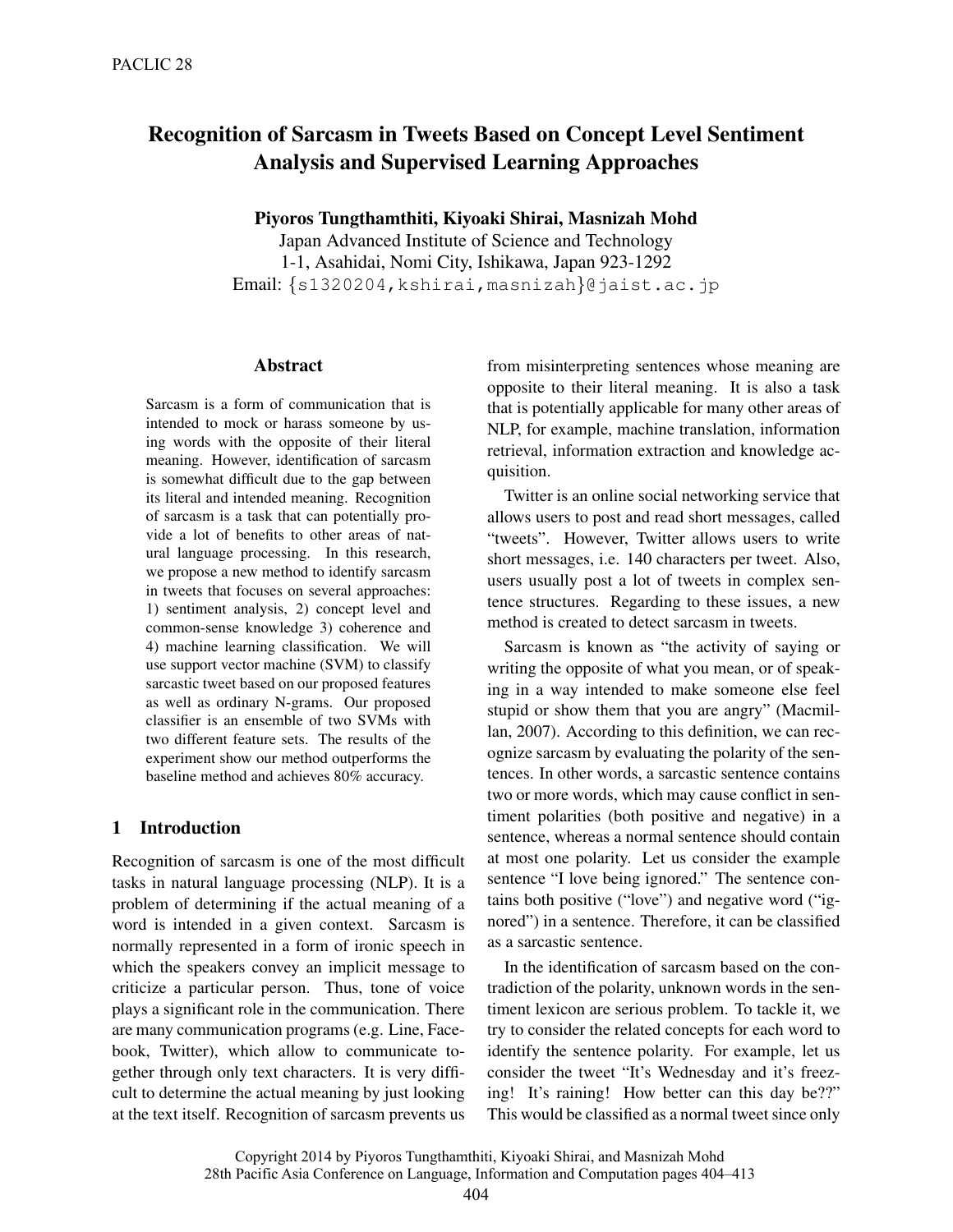the word "better" is recognized as a positive word from the whole tweet. However, our approach can recognize it as a sarcastic tweet by using the concept level knowledge. That is, we can know "bad weather" is one of the related concepts of "raining" from an extra lexical resource, then we have a new concept "bad" (negative) together with the original word "better" (positive) to catch the contradiction in sentiment polarity in the sentence.

In addition, we also consider "coherence"; that is, the relationships across multiple sentences. Generally, sarcastic tweets should contain expressions which clearly show the relationships or references to some words across sentences. For example, in the tweet "And I just found out that my other pap fell and broke his hip. Awesome day thus far", the word "awesome" (positive) refers to the action "fell" and "broke" (both are negative words), that is contradiction of sentiments in the sarcastic tweet. However, when a tweet contains contradiction of sentiment polarity without coherence between them, it could be regarded as non-sarcastic tweet. For example, in the tweet "He likes dogs. She hates cats.", the word "love" (positive) and "hates" (negative) refer to the different subjects in two sentences. Although the tweet contains contradictions in sentiment polarity, the two sentences are not coherent. Therefore, it should not be classified as a sarcastic tweet. In this way, coherence is important for the recognition of sarcasm.

Finally, Support Vector Machine is used to train a classifier that judges if a tweet is sarcastic. Two SVMs will be trained with two different feature sets. One is N-gram, the other is features based on the sentiment score, coherence and punctuation. Then we will combine two SVMs, that is, more reliable judgment between two classifiers are chosen as the final result.

In this paper, we propose a new method to utilize several major modules, including 1) sentiment analysis, 2) expansion of concept level and commonsense knowledge 3) coherence identification and 4) machine learning classification. Figure 1 represents the overall process of our method. The method will try to merge our newly introduced features obtained from the module 1, 2 and 3 together with the commonly used features (e.g. N-grams) to enhance the classification performance in sarcastic tweets. Using

the data consisting of 50,000 tweets, we will evaluate our results by comparing against two baseline methods derived from definition of sarcasm and supervised learning algorithm based on N-gram features.

## 2 Related work

Currently, there are several researches related to the recognition of sarcasm. A variety of methods have been proposed based on various kinds of techniques, including statistical models, sentiment analysis, pattern recognition, supervised or unsupervised machine learning. However, the intelligence system and computation process are not sufficient to be relied on for sarcasm recognition. It also requires the development of understanding forms of language in both psychological and linguistic aspects.

According to Stingfellow (1994) and Gibbs et al. (2007), the use of irony and sarcasm is studied to derive a definition and demonstrate some characteristics of sarcasm. Both studies agree on the similar basis that irony and sarcasm arise from the contradictory intentions represented by the opposed meaning of an ironic or sarcastic statement. These studies also discover the theories of verbal irony comprehension 1) that verbal irony requires a violation of expectations, and 2) that it requires violation of felicity conditions for speech acts. Thus, if we observe both contradictory intentions and violation of felicity conditions within a context, we can recognize a sarcastic context.

Tsur et al. (2010) present a semi-supervised learning method to classify sarcastic sentences on Twitter, Amazon and in online product reviews. The method employs two main modules: 1) semi-supervised pattern acquisition and 2) a classification algorithm. It extracts a sequence of high-frequency word (HFWs) and content words (CWs) as a pattern of a sarcastic sentence. Then, it constructs a single feature vector for each pattern. The feature value for each pattern will be calculated based on their similarities comparing to the other extracted patterns. Finally, the method will apply k-nearest neighbours (kNN)-like strategy together with the feature vector to classify the sentences. This method is based on an alternative idea which does not focus on the semantic analysis but on the sequence of HFWs and CWs as sentence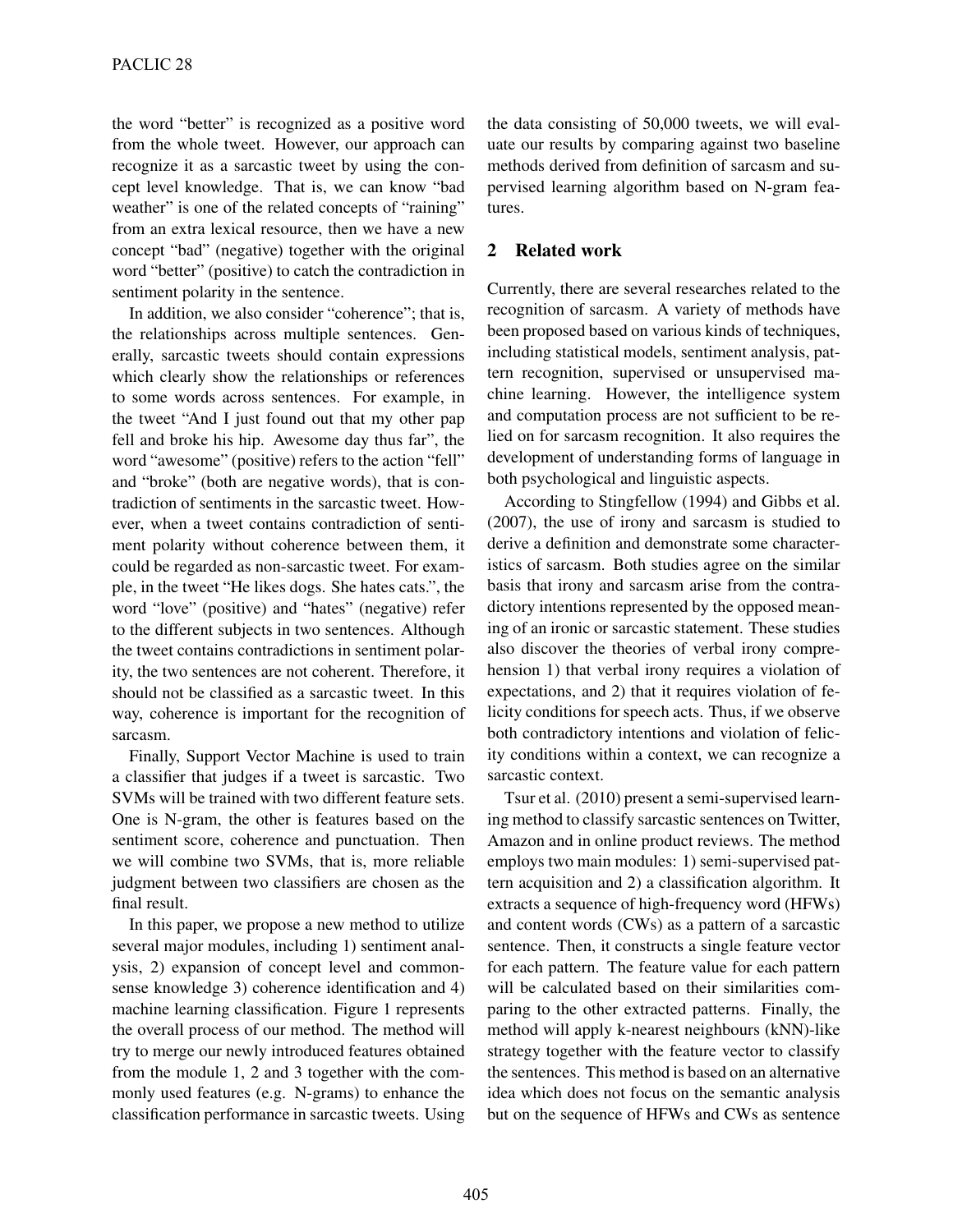

Figure 1: Flowchart of overall process of our method

patterns; this method relies on the syntactic level of natural language processing.

Ellen et al. (2013) introduce a method to identify sarcasm in tweets that arises from a contrast between a positive sentiment referring to a negative situation. In order to learn phrases corresponding to positive sentiments and negative situations, this method uses a bootstrapping algorithm that keeps iteration between two steps. The first step is learning negative situation phrases following positive sentiment, where "love" is used as an initial seed word. Then, the second step will learn positive sentiment phrases that occur near negative situation phrases. After multiple iteration processes, the obtained list of negative situations and positive sentiment phrases are used to recognize sarcasm in tweets by identifying contexts that contain a positive sentiment in close proximity (occurring nearby) to a negative situation phrase. This method relies on the assumption that many sarcastic tweets contains the following structure:

#### $[+VERB PHRASE][-SITUATION PHRASE]$

However, the method has some limitations since it cannot identify sarcasm across multiple sentences.

Coreference resolution is a task in natural language processing to identify multiple words or phrases that refer the same entity such as person, place or thing. Soon et al. (2001) introduce a machine learning approach to link coreferring noun phrases both within and across sentences. They

construct a feature vector consisting of 12 features. The features include distance, antecedent pronoun, anaphor-pronoun, string matching, definite noun phrase, demonstrative noun phrase, number agreement, semantic class agreement, gender agreement, both-proper-names, alias and appositive features. Then, a classifier will be trained based on the feature vectors generated from the training documents. C5 (Quinlan, 1993; Quinlan, 2007) is used as the learning algorithm in this study. This research is the first machine-learning based system that offers performance comparable to that of state of the art non-learning based systems on MUC-6 and MUC-7 standard datasets. In this study, a simple coreference resolution method is applied to identify coherence of multiple sentences.

Language can be expressed in many different ways, such as utterance, action, signal and text. According to the definition of sarcasm, we also need to consider violation and aggressiveness of the communication. For utterance, we can easily recognize the emotion through the unsterilized tone of voice (Tepperman et al., 2006). In texts, punctuation plays a vital role in text communication to provide the reader the signals about pause, stop and change of tone of voice. Let us consider an example sentence "That is very annoying!". The exclamation mark (!) can be used to indicate a strong feeling or exaggerates something. Thelwall et at. (2012) aim to assess the sentiment lexicon (SentiStrength) in a va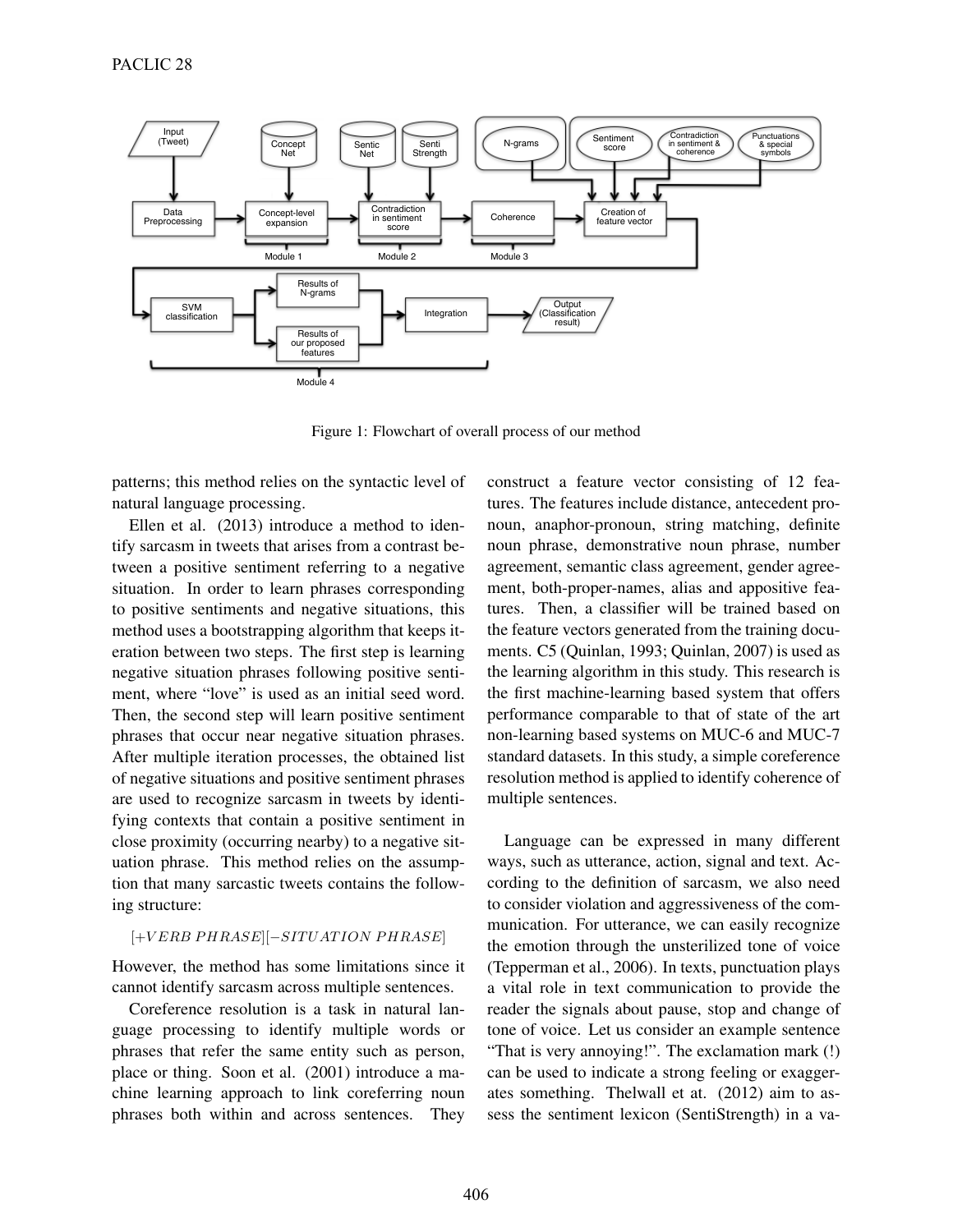riety of different online contexts. One part of this research discusses the usage of punctuations in various contexts. It focuses on the sentence that contains a single punctuation, repetitive punctuation marks, question marks and exclamation marks. Their result shows that punctuation plays a key role to boost the sentiment score.

The characteristic of our method is that we attempt to combine multiple approaches in both psychological and linguistic aspects to develop an innovative strategy. Our method takes various approaches into account, including sentiment analysis, concept level knowledge expansion, coherence and N-gram of words. Tweets are represented by feature vectors based on these methods. Then classifiers for sarcasm identification are trained by supervised machine learning.

## 3 Data

In this section, the procedures of data collection and data preprocessing will be explained.

## 3.1 Source

We first prepare a collection of tweets by using Twitter $4J^1$  as a tool to retrieve tweets data. Tweets are not just simple text data since they contain URL addresses, twitter usernames (mentions) or hashtags. For example, in the tweet "Congrats to @Kelly clarkson on the birth of her baby GIRL! http://eonli.ne/1vgXVOU #gorgeous", "@Kelly clarkson" is a username, "http://eonli.ne/1vgXVOU" is an URL and "#gorgeous" is a hashtag. Users can attach an URL to the tweet when they want provide more information or show an image related to the post. Twitter also contains a mention feature (e.g. @*<*username*>*), which allows the notification of other users about the tweet. Hashtags (e.g. #*<*texts*>*) are used to mark keywords or topics in a tweet. Although the usage of these meta tags is optional, they frequently appeared in a lot of tweet messages.

Two datasets are required in our study: 1) sarcastic tweets and 2) normal tweets. Different query keywords will be used for each datasets. To collect sarcastic tweets, the hashtag "#sarcasm" is used. That is, tweets with #sarcasm are retrieved via Twitter API. Normal tweets are retrieved based on randomly selected keywords from WordNet lexicon (Miller, 1995).

## 3.2 Preprocessing

Two kinds of preprocessing are performed on tweet datasets: 1) lemmatization and 2) usernames, URLs and hashtags removal. For lemmatization, we use the Standford Lemmatizer<sup>2</sup>. Usernames, URLs and hashtags are removed from tweets as they do not provide any information about the concepts or sentiments of the words and might be noise for the classification process.

## 4 Proposed method

Below we propose our method based on four major modules. They are the modules to generate a set of classification features or to classify a tweet if it is sarcastic.

## 4.1 Concept level and common-sense knowledge

Concept level and common-sense knowledge are the ability to perceive, understand and acknowledge things, which are shared through the common knowledge or facts that can be reasonably realized. In this research, we focus on the semantic analysis of tweets using the semantic network consisting of concepts of words to obtain more affective information. Let us consider an example sarcastic sentence "I love going to work on holidays." The system may misclassify it as a normal sentence due to the lack of sentiment information. From this sentence, only the word "love" has positive sentiment score, while the other words have no polarity. However, using concept level and common-sense knowledge, we can know that the word "work" would refer to a tiring or stressful situation and the word "holiday" would refer to "time for rest". Now a contradiction of the polarity in this sentence could be found since ["love" and "holiday"] and ["work"] are positive and negative words, respectively. The sentence could then, be classified as sarcastic.

In this study, we use a concept lexicon called ConceptNet<sup>3</sup>. ConceptNet is a semantic network

<sup>1</sup> http://twitter4j.org/en/index.html

<sup>2</sup> http://nlp.stanford.edu/software/corenlp.shtml

<sup>3</sup> http://conceptnet5.media.mit.edu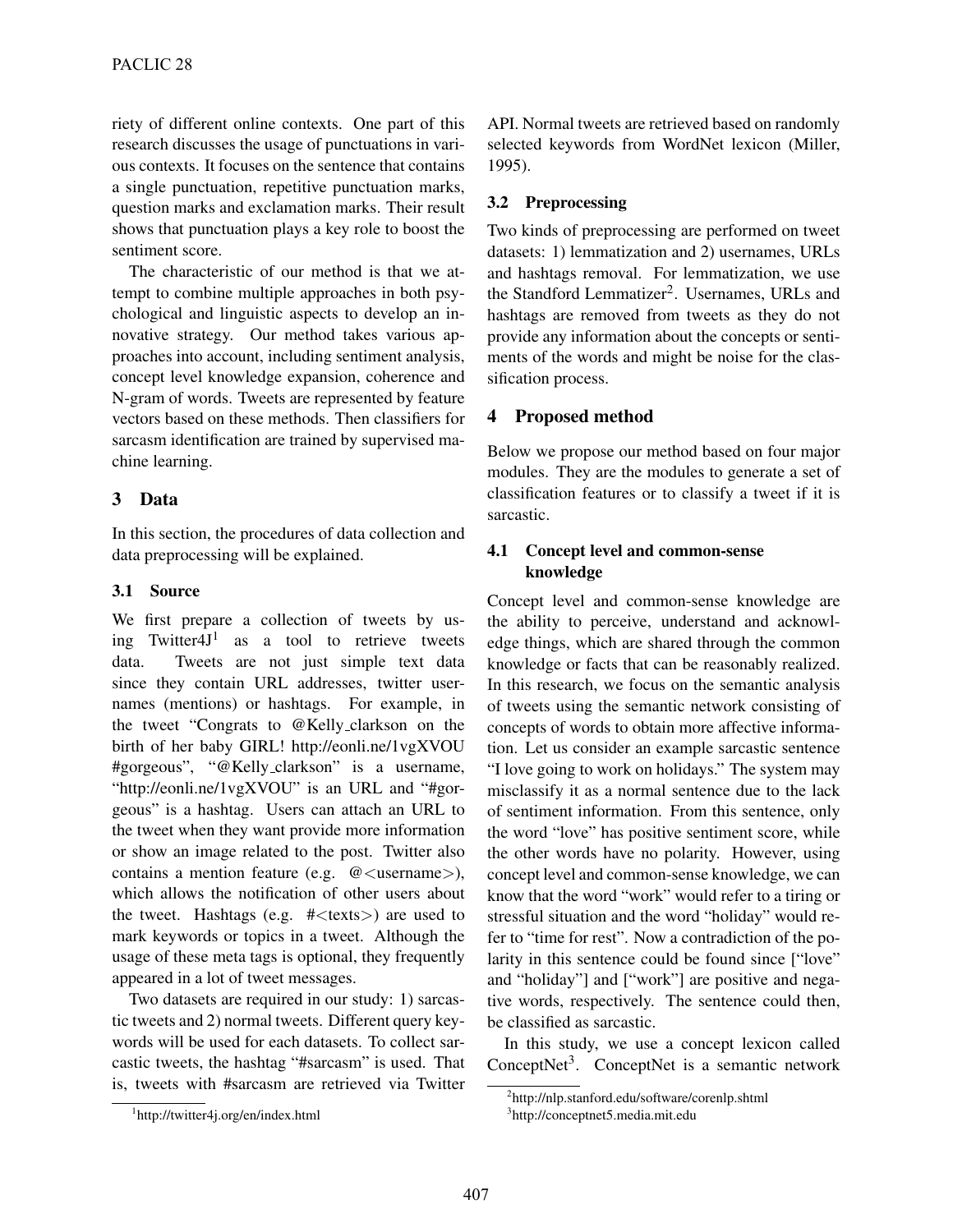consisting of common-sense knowledge and concepts, represented in the form of nodes (words or short phrases) and labeled edges (relationships) between them. For example, the sentence "A dog is an animal" will be parsed into an assertion as "dog/IsA/animal". The assertion consists of two nodes ("dog" and "animal") and one edge ("IsA"). There are also other 31 different types of relationships, such as "PartOf", "UsedFor", "MadeOf", etc. ConceptNet contains more than 800,000 assertions. These assertions are ranked based on the number of votes by users. The number of votes are taken as a score to ensure the quality and the significance of each assertion.

ConceptNet will be used to expand the concepts for the words whose sentiment score is unknown. Thus, the sentiment score of the unknown words can be recognized through their generated concepts and definitions. The concept-level lexicon improves the robustness of our system in terms of calculation of the sentiment scores of tweets. The lexicon also allow the system to recognize sarcasm of the sentence at the concept level.

## 4.2 Contradiction in the sentiment score

As previously explained, sarcasm often occurs in a contradictory form of communication or the use of words to express something opposite to the intended meaning. In this research, we attempt to use sentiment analysis to find contradiction in sentiment polarity between words in a tweet. Two lexicons are used to check the polarities of words: SentiStrength and SenticNet.

SentiStrength is a sentiment lexicon that uses linguistic information and rules to detect sentiment strength in English text. The lexicon consists of all types of polarity words, including booster words, emotion words, negation words, question words, slang words, idioms and emoticons. SentiStrength provides positive and negative sentiment scores for each word. Both scores are integers from 1 to 5, where 1 signifies weak sentiment and 5 signifies strong sentiment. For example, the sentiment score (1,1) represents a neutral word. Basically, the overall polarity of a word is calculated by subtracting the negative sentiment score from the positive sentiment score.

SenticNet is a resource for opinion mining that

aims to create a collection of commonly used common-sense concepts with positive and negative sentiment scores. The sentiment score for each word is scaled from -1 to 1, where -1 signifies strongly negative sentiment, 0 signifies neutral sentiment and 1 signifies strong positive sentiment. In this study, the score is multiplied by 5 so that it corresponds to the scores in SentiStrength.

We calculate the sentiment score of the word *w*,  $w\_score(w)$ , as shown in Equation (3). If the word is found in SentiStrength or SenticNet, the sentiment score in the lexicon is used as the  $w\_score(w)$ . If the word is found in both SentiStrength and SenticNet, the average of the sentiment score of both lexicons is used as the  $w\_score(w)$ . Otherwise, we obtain the concepts to expand the meaning of the word by choosing the top five ranked concepts from Concept-Net lexicon. Then, we take an average of the sentiment scores of the concepts as  $w\_score(w)$ . After we obtain the sentiment scores for all words, we will calculate the total score for positive and negative words as shown in Equation (1) and (2), respectively.

If both *sum pos score* and *sum neg score* are greater than 0, we can find contradiction of polarity in the tweet. As we will describe in 4.4.2, the total scores will also be used as weights in the feature vector in the classification process.

$$
sum\_pos\_score = \sum_{pos\_w \in TW} w\_score(pos\_w)
$$
\n(1)

$$
sum\_neg\_score = \sum_{neg\_w \in TW} w\_score(neg\_w)
$$
\n(2)

$$
w\_score(w) = \begin{cases} polarity\_score(w), & \text{if } w \in SS \text{ or } SN \\ average\_polarity\_score(w), & \text{if } w \in SS \text{ and } SN \\ \frac{1}{|C|} \sum_{c \in C} polarity\_score(c), & \text{otherwise} \end{cases}
$$
(3)

- *TW* refers to a tweet.

- *pos w* and *neg w* refers to the positive and negative words.

- *w* refers to a word.
- *c* refers to a concept of a word.
- *C* refers to the top five ranked concepts of a word. - *sum pos score* and *sum neg score* are the sum-
- mation of positive and negative sentiment score.
- *SS* refers to SentiStrength lexicon.
- *SN* refers to SenticNet lexicon.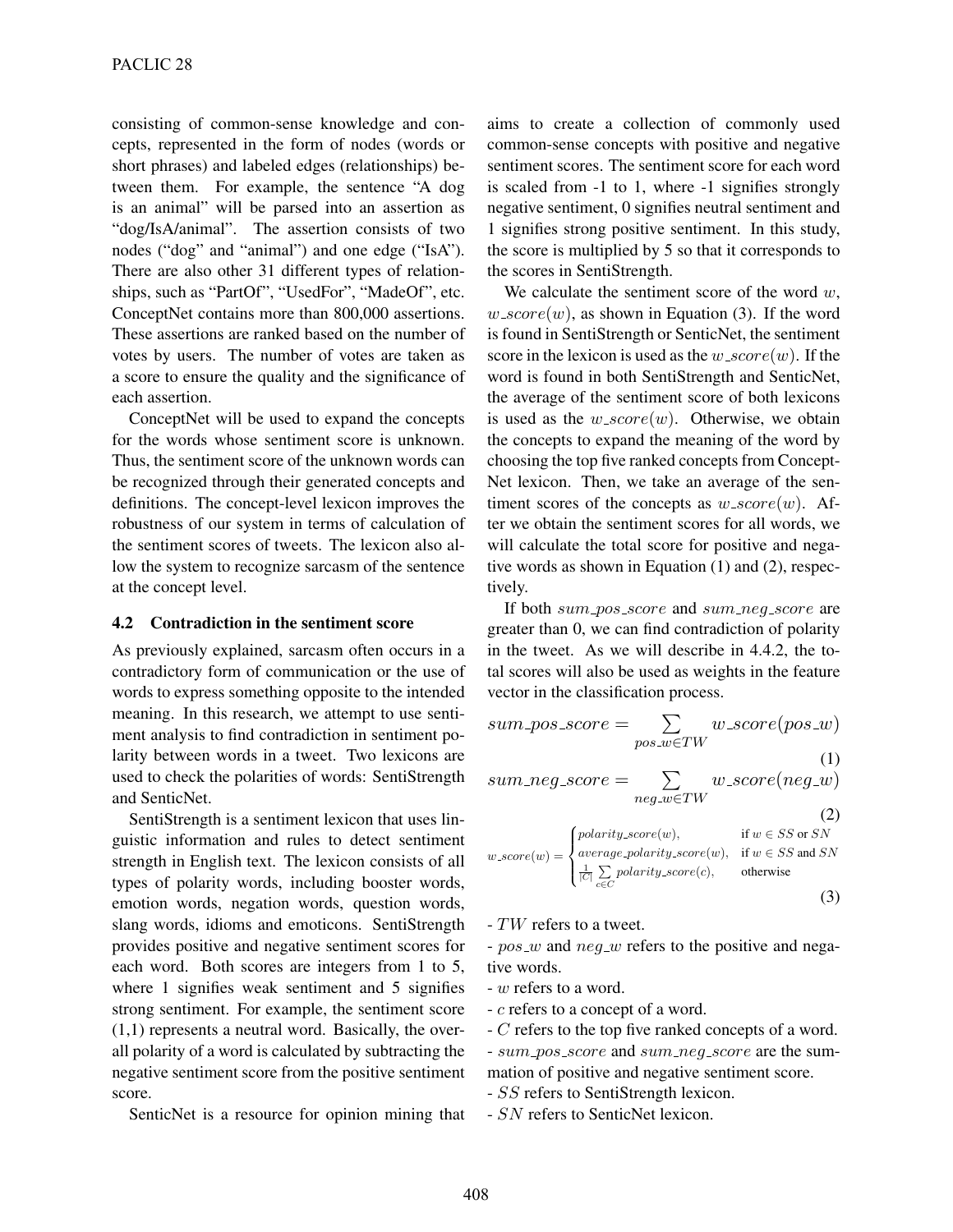## 4.3 Sentence coherence

Since our study focuses on contradiction in the sentiment score, coherence is another issue that we need to consider. Assume that a tweet consists of multiple sentences with sentiment contradiction. If all sentences are independent on each other, it is not obvious to say that the tweet is sarcastic. Therefore, we introduce a set of heuristic rules to identify coherence across multiple sentences.

In this study, coherence between two sentences is identified by simply checking coreference between subjects or objects of sentences. Let us suppose that sentence  $s_1$  precedes  $s_2$ , and word  $w_1$  and  $w_2$  are the subject (or object) of  $s_1$  and  $s_2$ , respectively. If  $w_1$ is an antecedent of  $w_2$ , we regard the two sentences as coherent. We created the following five rules to check coreference between *w*<sup>1</sup> and *w*2:

1. Pronoun match feature -  $w_1$  and  $w_2$  are identical pronouns, including reflexive pronouns, personal pronouns and possessive pronouns.

2. String match feature -  $w_1$  and  $w_2$  are identical. Note that stopwords are ignored in string matching.

3. Definite noun phrase feature -  $w_2$  starts with the word "the".

4. Demonstrative noun phrase feature -  $w_2$  starts with the "this", "that", "these" and "those".

5. Both proper names feature -  $w_1$  and  $w_2$  are both named entities.

Two sentences are regarded as coherent if they fulfill one of the above rules. If one pair of  $w_1$  and  $w_2$ satisfies our rules among all combination of  $w_1$  and *w*<sup>2</sup> in multiple sentences in a tweet, we regard the overall tweet as coherent.

Obviously our method is too simple to identify coherence within sentences. In future, a more sophisticated method should be incorporated into our coherence identification module.

## 4.4 Creation of feature vector

In this section, we will explain how to represent a tweet as a feature vector to train a classifier for sarcasm identification.

#### 4.4.1 N-grams feature

N-gram refers to a sequence of words within a tweet, where *N* indicates the size (number of words) of a sequence. The common used sizes of N-gram are uni-gram  $(N = 1)$ , bi-gram  $(N = 2)$  and trigram  $(N = 3)$ .

In our dataset, we will divide each tweet into a single word, a sequence of two words and a sequence of three words. They will be used as features. The weights of N-gram features are binary: 1 if N-gram is present in a tweet, 0 if absent.

#### 4.4.2 Contradiction feature

As discussed earlier, contradiction in the sentiment score and coherent within multiple sentences are useful for sarcasm identification. Therefore, we introduce two new binary features, *contra* and *contra* + *coher*, considering contradiction of polarity and coherence in the tweet. The feature *contra* is activated if (1) the tweet consists of one sentence and (2) contradiction of the sentiment score is found by the method described in Subsection 4.2.  $contra + coher$  is activated if (1) the tweet consists of two or more sentences, (2) contradiction of polarity is detected and (3) the tweet is judged as coherent by the method described in Subsection 4.3.

#### 4.4.3 Sentiment feature

We also provide sentiment score features for both positive and negative sentiment phrases. In this case, we use three classes (*low*, *medium* and *high*) to indicate the degree of positive and negative polarity of the tweet. After conducting a preliminary experiment to find the optimum range of sentiment scores, three positive sentiment features are defined as follows:

*pos\_low:* activated if *sum\_pos\_score*  $\leq -1$ *pos\_medium*: activated if  $0 \leq \text{sum\_pos\_score} \leq$ 1

 $pos\_high$ : activated if  $sum\_pos\_score \geq 2$ *neg low*, *neg medium* and *neg high* are defined in the same way. Note that weights of these 6 sentiment features are binary.

## 4.4.4 Punctuation and special symbols feature

We also consider punctuation as one of the main features in this study. Many studies have shown that punctuation has a lot of influence in text classification, especially in the area of sentiment analysis. We consider the following 7 indicators to introduce punctuation features:

*P*1. Number of emoticons

*P*2. Number of repetitive sequence of punctua-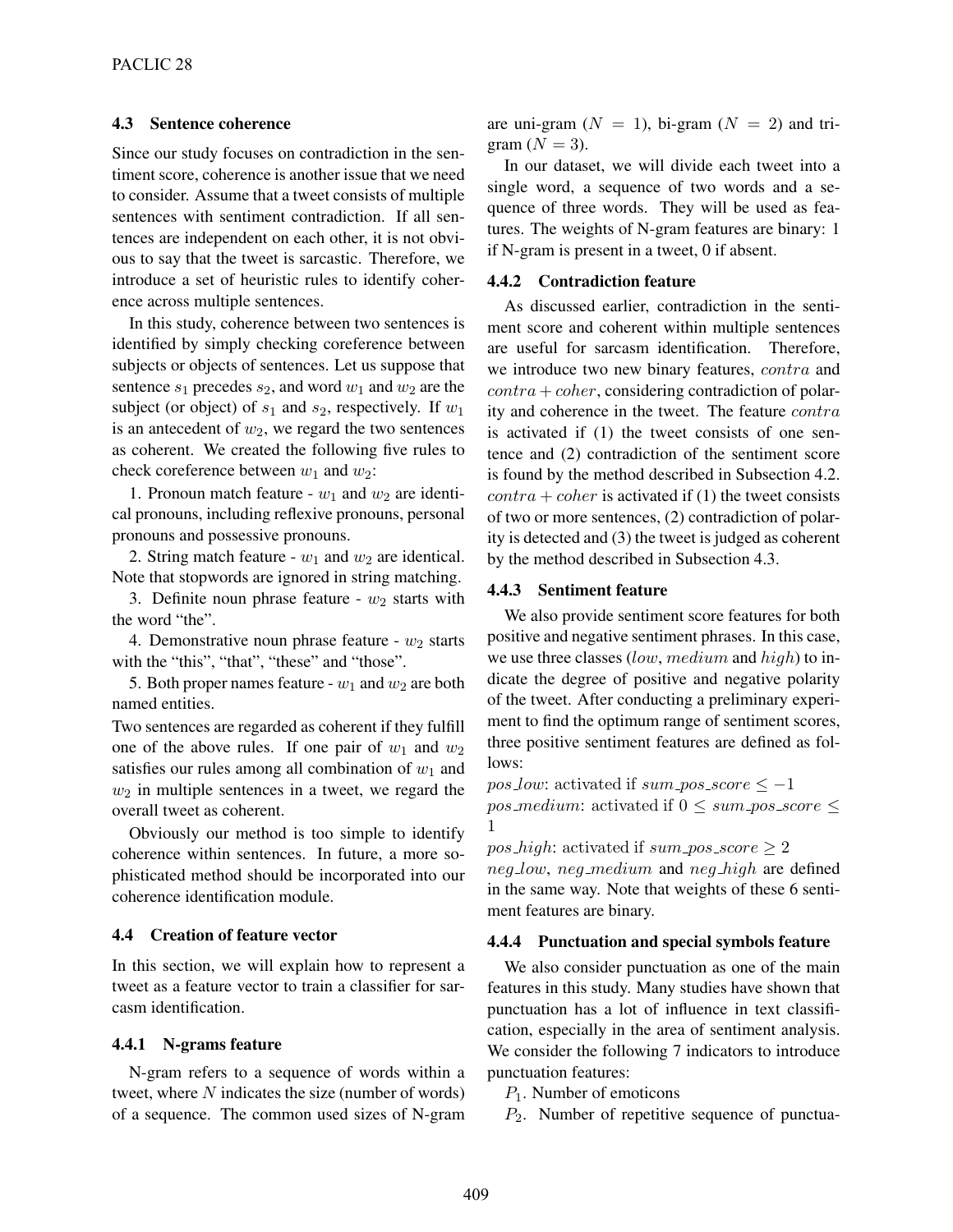

Figure 2: Example of margin based SVM classification approach

tions

- *P*3. Number of repetitive sequence of characters
- *P*4. Number of capitalized word
- $P_5$ . Number of slang and booster words<sup>4</sup>
- *P*<sub>6</sub>. Number of exclamation marks
- $P_7$ . Number of idioms<sup>5</sup>

We use *low*, *medium* and *high* as features to indicate the range of number of punctuation and symbols. Through our preliminary experiment to check various range of values from 0 to 7, we found the optimum range to be:

 $P_i$ *low*: activated if  $number = 0$ 

*P*<sub>*i*</sub>  $\text{median: activated if } 1 \leq \text{number} \leq 3$ 

 $P_i$ -high: activated if  $number \geq 4$ 

Thus we introduce  $7 \times 3 = 21$  new features. Note that these features are binary.

## 4.5 Classification algorithm

A machine learning algorithm based on the feature vectors generated from the tweets data was used to train a classifier. The classification algorithm used is support vector machine (SVM) due to its simplicity and effectiveness in binary classification. We use the linear kernel to perform the classification task because it does not consume as much time and resources on a large amount of data as polynomial kernel.

To combine our features described from 4.4.2 to 4.4.4 with N-gram feature, we choose an approach in which two feature sets are used separately to train two different SVMs and combine them to get final decision. First, we perform the classification task

twice (once for n-grams and once for our features) and obtain two sets of results. Then, we determine the final result by comparing the classification outputs of all data. For each tweet, if the judgments of two SVMs agree, it simply becomes the final result. However, if they do not agree, we need to consider the classification margin for each classifier. Figure 2 demonstrates a situation where two classifiers obtain different classification results for the same tweet. In this case, we need to compare the margin (distance between the data and separate hyperplane) of both classifiers. Usually, the higher the margin, the more reliable the output. Therefore, we take the output from the classifier with higher margin as the final result.

## 5 Experiment

In our experiment, we retrieved 50,000 tweets from Twitter for our datasets. 25,000 tweets were randomly selected as normal tweets, whereas the other 25,000 tweets are sarcastic tweets. Then, we classified the tweets based on variety of features, including N-grams and our proposed features. The results of the proposed method are compared against two baseline methods. The first baseline is based on the definition of sarcasm. The second baseline uses Ngram features to train an SVM classifier for sarcasm identification.

## 5.1 Baseline 1

Since sarcasm normally emerges in a sentence that expresses the meaning opposite to the intended meaning, we will consider tweets where both positive and negative scores (Equation (1) and (2)) are greater than 0 to be sarcastic.

#### 5.2 Baseline 2

The other baseline is SVM trained with N-gram features. We prepare two baseline systems: one is SVM with uni-gram features, the other is SVM with unigram, bi-gram and tri-gram features.

#### 5.3 Evaluation procedure

We evaluate the two proposed methods: 1) an SVM trained with our proposed feature sets, 2) a classifier combining SVMs with our proposed features and Ngram. Our proposed methods as well as Baseline 2 are evaluated by 10-fold cross validation on our

<sup>4</sup> SentiStrength is used as a lexicon of slang and booster words.

<sup>5</sup> http://www.englishcurrent.com/idioms/esl-idiomsintermediate-advanced/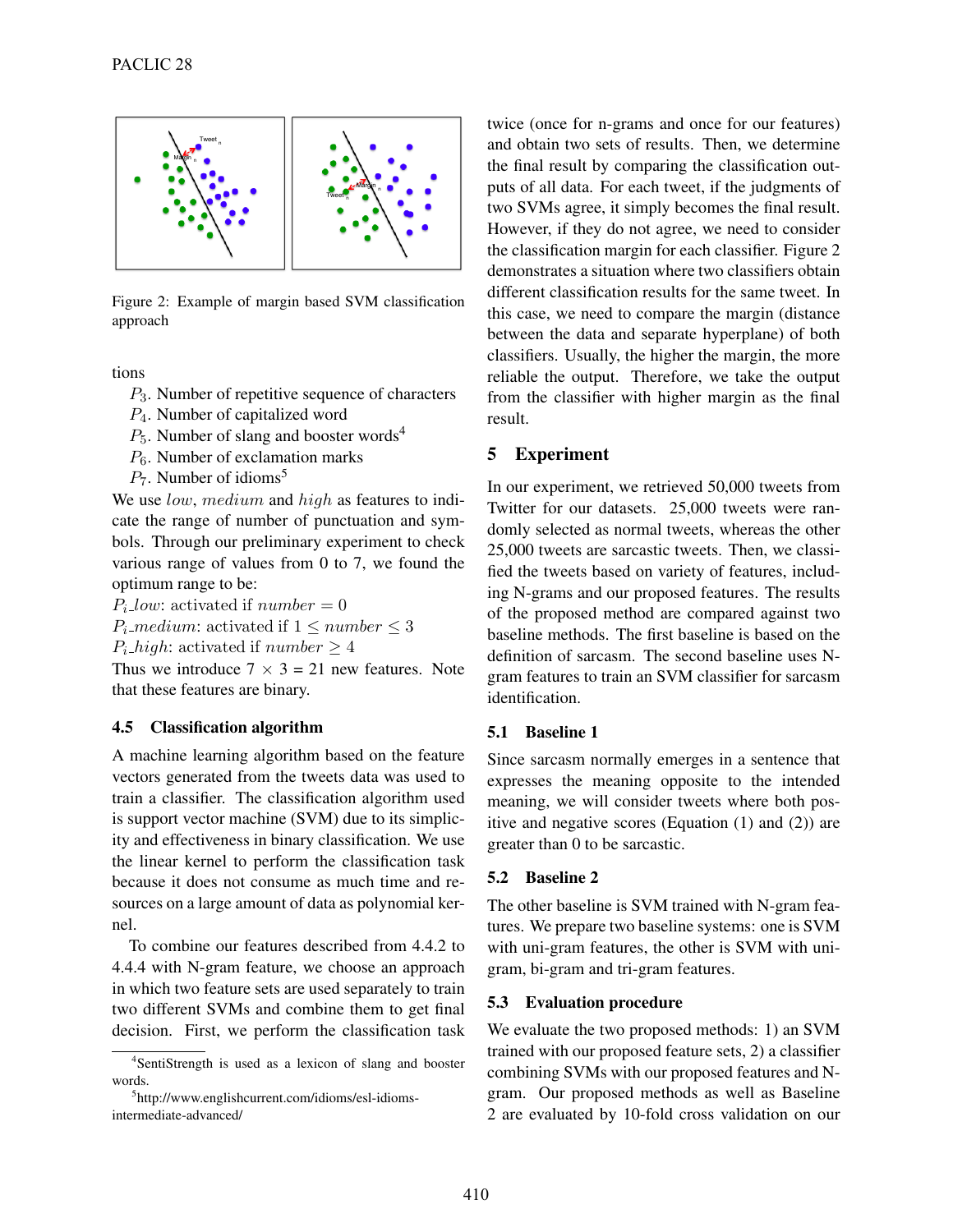tweet dataset. Recall, precision, F-measure and accuracy are measured to evaluate the performance of sarcasm identification.

## 6 Results and discussion

Table 1 shows the results of Baseline 1. The performance is relatively high, although Baseline 1 does not rely on supervised machine learning, but on the sentiment lexicon only. Table 2 reveals results of single SVMs with our proposed features (contradiction, sentiment and punctuation features) and Baseline 2. The accuracy of our proposed method is 63.42%, which is better than Baseline 1 but worse than Baseline 2. We found that N-gram features were still powerful for classification of sarcasm. Table 3 shows the results of the combination of two SVMs. In this table, our individual features are combined with uni-gram separately to evaluate the effectiveness of each feature. The fifth row in Table 3 is the system where coherence in a tweet is not considered<sup>6</sup>, while the sixth row indicates the system where ConceptNet is not used for concept expansion. We can find that the combination of N-gram features and all our proposed features improve the accuracy 3% against Baseline 2 with N-grams. It indicates that several sarcastic tweets can be found by our approach but not by N-gram features. Examples of such sarcastic tweets are shown below, where polarity words are in bold:

1. I am thrilling. The storm in my area

2. A nice sunny day to go pay some bills.......

3. It's brilliant to realize when your best asset screw everything up

4. I really enjoy running on the treadmill. So exhausted!!

5. It has been freezing and snowing all week. The weather is so gorgeous

Although polarity words in these tweets are effective features, they do not frequently appear in the training data. SVM trained with N-gram features fails to classify them as sarcastic due to data sparseness. Our sentiment, contradiction and punctuation features are rather abstract and appear many times in the training data. Therefore, our method can classify these sarcastic tweets correctly.

#### 6.1 Contribution of our proposed features

In this subsection, we further discuss the contribution of each proposed feature.

#### 6.1.1 Punctuations and special symbols

As can be seen from Table 3, punctuations and special symbols contribute only a slight improvement. The accuracy is increased by only 0.1% when they are combined with uni-gram. This may be because punctuations and special symbols are also incorporated in uni-gram feature set, that is, our proposed feature is partially duplicated with uni-gram. Nevertheless, the feature provides some improvement to the overall result.

#### 6.1.2 Concept level knowledge expansion

The results show that concept level knowledge expansion can enhance the quality of the sentiment score features from 75.48% to 76.35%. Tweets are unstructured and context free data. There are a lot of unknown words and slang that are very difficult to handle. From this reason, concept level and common sense knowledge can be applied to improve our method.

#### 6.1.3 Effectiveness of coherent identification

As explained in 4.4.2, coherence in the tweet is required to be considered in order to detect contradiction of polarity more precisely. Next we will discuss the contribution of coherence feature. The accuracy decreased by 1% (from 76.35% to 75.48%) when coherence is ignored as shown in Table 3. It is clear that contradiction in the sentiment score with coherence feature has an impact on the improvement of the result. Let us consider a non-sarcastic tweet in our dataset "My gf's mac failed three times and I had to reboot twice. Windows are WAY simpler." Suppose that we ignore coherence when constructing the feature vector. This tweet would be misclassified as a sarcastic tweet since it contains contradiction in the sentiment score of both positive ("simpler") and negative ("fail") words in two different sentences. However, when coherence in the tweet is checked, our method will recognize that the words "My gf's mac", "I" and "Windows" are not related to each other. In other words, coherence does not exist within the tweet. Now it can be correctly classified as a non-sarcastic tweet. As shown in this example,

 $6$ *contra* + *coher* feature is activated even when coherence in a tweet is not confirmed.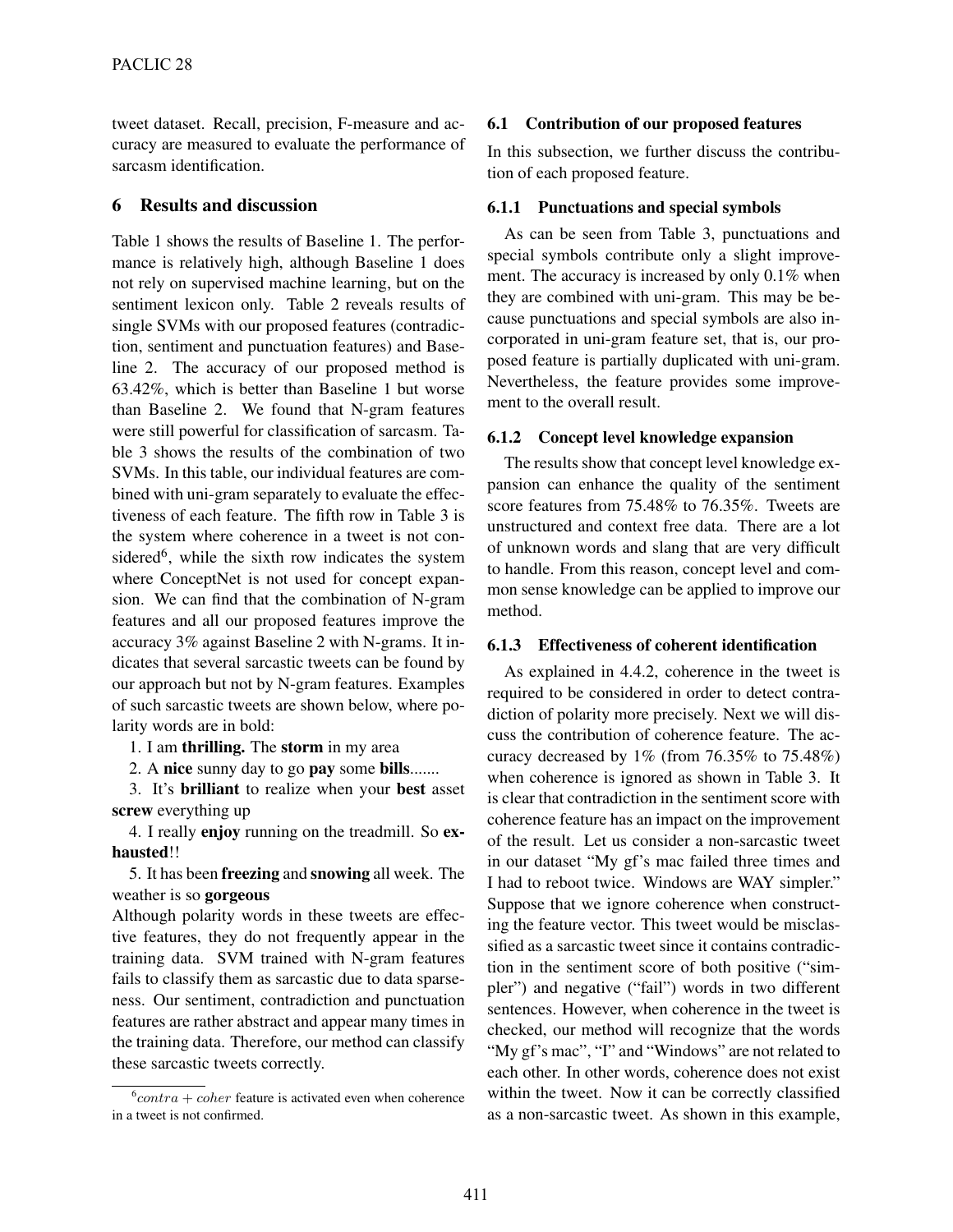| Table 1. The result of contradiction in sentiment score approach |      |      |                                           |        |  |
|------------------------------------------------------------------|------|------|-------------------------------------------|--------|--|
| Methods                                                          |      |      | Recall   Precision   F-measure   Accuracy |        |  |
| Contradiction in sentiment score (Baseline 1) $\vert$            | 0.55 | 0.56 | 0.56                                      | 57.14% |  |

Table 1: The result of contradiction in sentiment score approach

| Table 2: The result of SVM classification based on various features |  |  |
|---------------------------------------------------------------------|--|--|
|                                                                     |  |  |

| <b>Methods</b>                          | Recall | Precision | F-measure | Accuracy |
|-----------------------------------------|--------|-----------|-----------|----------|
| Our proposed features                   | 0.64   | 0.63      | 0.63      | 63.42\%  |
| Uni-gram features (Baseline 2)          | 0.72   | 0.73      | 0.73      | 73.81\%  |
| Uni-gram, bi-gram and tri-gram features | 0.76   | 0.76      | 0.76      | 76.40%   |
| (Baseline 2)                            |        |           |           |          |

Table 3: The result of marjority vote and margin based SVM classification

| Methods                                      | Recall | Precision | F-measure | Accuracy |
|----------------------------------------------|--------|-----------|-----------|----------|
| uni-gram and contradiction                   | 0.72   | 0.72      | 0.72      | 72.83%   |
| uni-gram and sentiment score                 | 0.75   | 0.75      | 0.75      | 75.64%   |
| uni-gram and punctuations + special symbols  | 0.72   | 0.73      | 0.73      | 73.91%   |
| uni-gram and our proposed features without   | 0.75   | 0.75      | 0.75      | 75.72%   |
| coherence                                    |        |           |           |          |
| uni-gram and our proposed features without   | 0.74   | 0.75      | 0.75      | 75.48%   |
| concept level knowledge generation           |        |           |           |          |
| uni-gram and all our proposed features       | 0.76   | 0.77      | 0.76      | 76.35%   |
| uni-gram, bi-gram, tri-gram and all our pro- | 0.79   | 0.78      | 0.79      | 79.43%   |
| posed features                               |        |           |           |          |

contradiction of polarity in an incoherent tweet does not indicate sarcasm.

# 6.2 Limitation of our approaches

There are some limitations in our method. First, there are a lot of ambiguous words in concept knowledge expansion, which may lead to misclassification of sarcastic tweets. Inappropriate concept expansion causes erroneous detection of contradiction in the sentiment score. For example, the sentence "I love when its raining." contains a positive sentiment word "love" and also negative situation word "rain" whose concept is "bad weather". However, it is not always true that the word "rain" refers to a negative situation. It may cause misclassification. Second, in our dataset, some normal sentences retrieved by random sampling are actually sarcastic although there is no hashtag "#sarcasm". It is rather difficult to prevent it. It means that our collection of tweets is noisy data. Finally, there are a lot of sarcastic sentences, which provide absolutely no clues. An illustrative

example is "I feel great #sarcasm". Without "#sarcasm" hashtag, there is no way that we can realize it as a sarcastic tweet.

# 7 Conclusion

In this research, we present a new method for recognition of sarcasm in tweets. The method is based on a variety of approaches, including sentiment analysis, concept level knowledge expansion, coherence of sentences and machine learning classification. Sentiment scores of words are used as features for the classification. We also use the common-sense concept to find the sentiment score for the word with unknown sentiment score. Then, we consider coherence in a tweet to ensure that the tweets with contradiction in the sentiment score have dependent relationships across multiple sentences. Finally, we construct the feature vector to train an SVM classifier based on our proposed features. N-gram and our proposed features are used to train separate classi